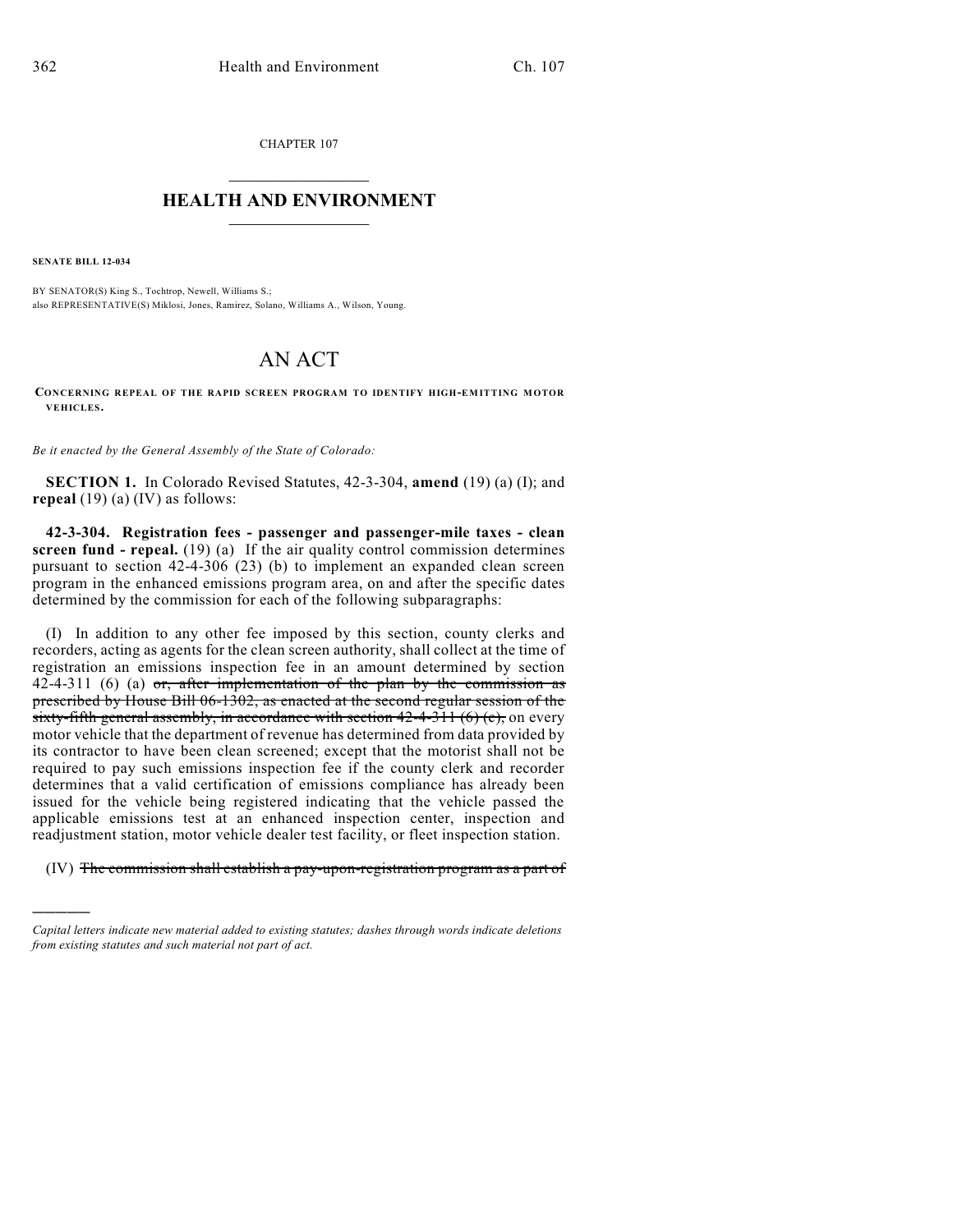the plan to substantially increase the use of clean screen testing pursuant to section 42-4-307.7 and shallset a date to implement the pay-upon-registration program. The emissions inspection fee imposed in accordance with this subsection (19) shall not exceed nine dollars annually and shall be assessed on every motor vehicle in the program area. The commission shall have the authority to reduce, but not increase, emissions inspection fees. The fee, in addition to any other fee imposed by this section, shall be collected by the county clerk and recorder, acting as agent for the clean screen authority, at the time of registration each year. The contractor shall be paid on the basis of the number of vehicles inspected at enhanced inspection centers, which payment shall include payment for duplicate inspections when required for emissions compliance verification. The contractor shall also be paid based on the number of unique vehicles tested by remote sensing for the high emitter program. The contractor shall not be paid for vehicle remote sensing tests more than once for the same vehicle in any twelve-month vehicle registration period, but shall furnish duplicate vehicle test data to the department of public health and environment.

**SECTION 2.** In Colorado Revised Statutes, 42-4-304, **repeal** (15.5) as follows:

**42-4-304. Definitions relating to automobile inspection and readjustment program.** As used in sections 42-4-301 to 42-4-316, unless the context otherwise requires:

(15.5) "High emitter program" means a program to identify motor vehicles whose emissions or air pollutants are substantially higher than the levels deemed acceptable under the AIR program. Such vehicles shall be repaired in compliance with the AIR program or shall be subject to administrative suspension of vehicle registration.

**SECTION 3.** In Colorado Revised Statutes, 42-4-307, **repeal** (12), (13), (14), and (15) as follows:

**42-4-307. Powers and duties of the department of public health and environment - division of administration - automobile inspection and readjustment program - basic emissions program - enhanced emissions program - clean screen program.** (12) The department of public health and environment shall work with the contractor to develop a high emitter program that is acceptable to the environmental protection agency.

(13) Beginning July 1, 2007, and on or before October 15 of each year thereafter through October 15, 2009, and no later than October 15, 2011, and each October 15 thereafter, the department of public health and environment, in cooperation with the contractor, shall brief the transportation legislation review committee on the cost and effectiveness of the high emitter program. The briefing shall compare the effectiveness of the high emitter program to other emissions reduction options, including, but not limited to, the elimination of the AIR program, the elimination of the requirement for regular motor vehicle emissionsinspections, and the appropriate reduction of the emissions inspection fee.

(14) For fiscal year 2006-07, the contractor shall make a payment from their high emitter account to the clean screen fund created in section  $42-3-304$  (19) (a) (II) in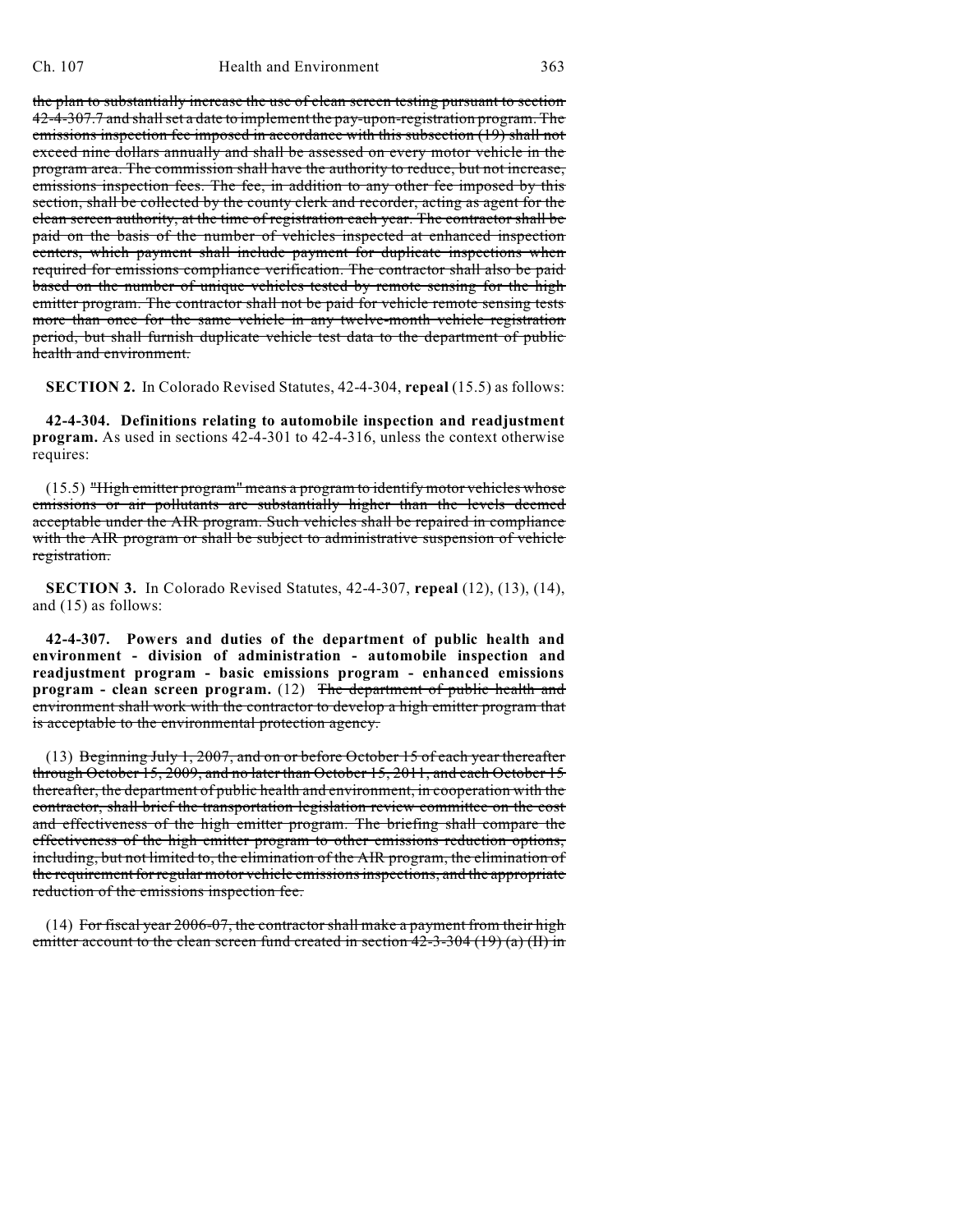364 Health and Environment Ch. 107

an amount of three hundred fifty thousand dollars. The department of public health and environment shall provide the contractor with an itemized report of the costs associated with the implementation of House Bill 06-1302, enacted at the second regular session of the sixty-fifth general assembly, if an additional amount is necessary to cover the costs associated with the implementation of House Bill  $06-1302.$ 

(15) The department of public health and environment may enter into a contract extension with the contractor as necessary in order to implement House Bill 06-1302, enacted at the second regular session of the sixty-fifth general assembly. In evaluating a contract extension, the department of public health and environment and the commission shall consider a reduction in the fees set forth in section  $42 - 3 - 304$ , C.R.S.

**SECTION 4.** In Colorado Revised Statutes, 42-4-307.7, **amend** (6); and **repeal** (1), (2), (7), (8), (9), (10), and (11) as follows:

**42-4-307.7. Vehicle emissions testing - remote sensing - rules.** (1) On or before December 31, 2006, the department of public health and environment and the contractor shall develop a plan, subject to approval by the commission, that shall provide for a phased increase in clean screen testing. The plan shall provide for the substantially increased use of remote sensing devices for the identification of vehicles whose emissions comply with the air quality criteria determined by the commission and those vehicles that exceed the air quality criteria determined by the commission. The commission shall use best efforts to eliminate the requirement for regular emissions inspections and to replace the regularly scheduled basic and enhanced emissions testing program with a high emitter program.

(2) If model year exemptions or clean screen testing is expanded, the department of public health and environment may reduce the number of lanes at enhanced inspection centers or the number of enhanced inspection centers in the program area. The department of public health and environment shall consider such reductions when establishing or adjusting compensation paid to the contractor.

(6) The commission shall determine the criteria used for the measurement of vehicle emissions needed to comply with the clean screen program, and the high emitter program, which criteria shall include, but are not limited to, the pollutants measured, acceptable levels of the measured pollutants, and failure rates. Criteria adopted by the commission for the clean screen program shall meet environmental protection agency requirements.

(7) Vehicles identified as exceeding acceptable emission limitations, as determined by the commission pursuant to subsection (6) of this section, shall be required to report to an enhanced inspection center or other approved facility within thirty days and shall be subject to an approved emissions test to confirm that the vehicle has failed the emissions test. Thereafter, the owner of the vehicle shall have thirty days to repair and test the vehicle successfully.

(8) The commission shall adopt, by rule, emissions test methods to confirm the identification of a high emitting vehicle that was previously identified, by remote sensing, as a high emitting vehicle.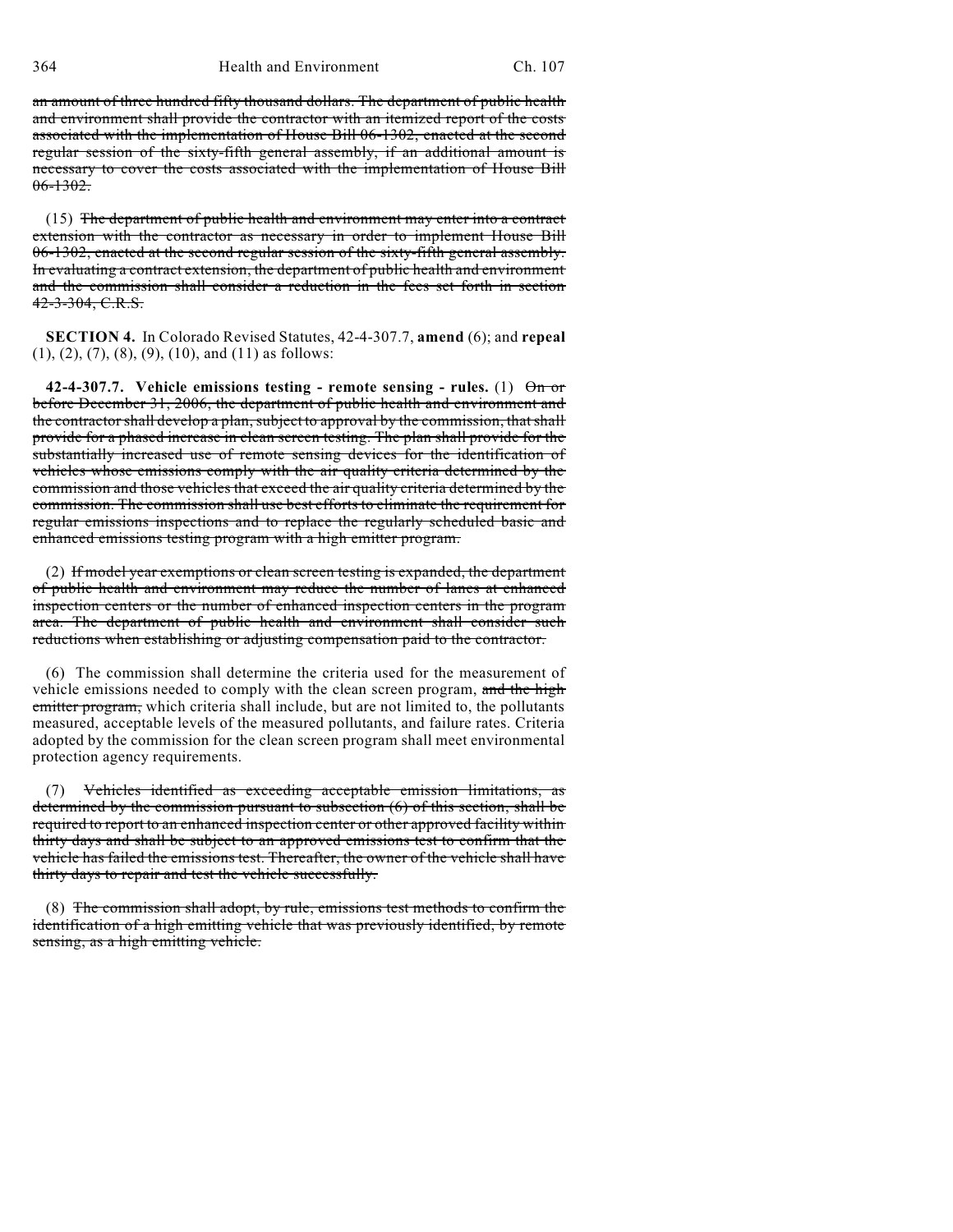## Ch. 107 Health and Environment 365

(9) Notwithstanding any other provision of law, vehicles operating within the program area but registered outside the program area that are repeatedly detected under the clean screen program shall be subject to enforcement under a program adopted by the commission to identify vehicles that exceed acceptable emissions limitations.

(10) The commission shall adopt, by rule, an enforcement program to identify vehicles that regularly operate within the program area but are registered outside the program area and shall require their compliance with acceptable emissions limitations determined by the commission.

(11) If the identified high emitting vehicle fails an enhanced emissions test at an enhanced inspection center or other approved test pursuant to subsection (8) of this section, repairs shall be completed and the vehicle shall pass a subsequent approved emissions test pursuant to this part 3 before the vehicle may be registered or reregistered.

**SECTION 5.** In Colorado Revised Statutes, 42-4-311, **repeal** (6) (c) as follows:

**42-4-311. Operation of inspection and readjustment stations inspection-only facilities - fleet inspection stations - motor vehicle dealer test facilities - enhanced inspection centers.** (6) (c) Notwithstanding paragraphs (a) and (b) of this subsection (6), at such time that the plan developed pursuant to section 42-4-307.7 is implemented, the emissions inspection fee charged pursuant to the clean screen program shall not exceed nine dollars. Such fee shall be in accordance with section  $42-3-304$  (19) (a) (I).

**SECTION 6.** In Colorado Revised Statutes, 42-4-313, **repeal** (3) (h), (3) (i), and  $(3)$  (j) as follows:

**42-4-313. Penalties.** (3) (h) Notwithstanding any other provision of this section, an owner of a vehicle that has failed under the high emitter program is in violation of this part 3 and shall be notified by mail by the contractor that his or her vehicle is not in compliance. The owner shall have thirty days to repair and test the vehicle successfully.

(i) A violator whose vehicle fails to comply with emission limits adopted by the commission pursuant to this part 3 shall be fined one hundred dollars per violation.

(j) After ninety days, registration shall be administratively suspended on a vehicle that remains out of compliance with this part 3. The registration shall not be reinstated until the vehicle owner provides proof of compliance with this part 3 and pays any applicable fines.

**SECTION 7.** In Colorado Revised Statutes, **amend** 42-4-316.5 as follows:

**42-4-316.5. Termination of vehicle emissions testing program - repeal.** The commission shall have the authority to eliminate all requirements for regularly scheduled basic or enhanced emissions inspections of motor vehicles Notwithstanding any other provision of this part 3 and if the commission finds that this action does not violate federal air quality standards. the vehicle emissions